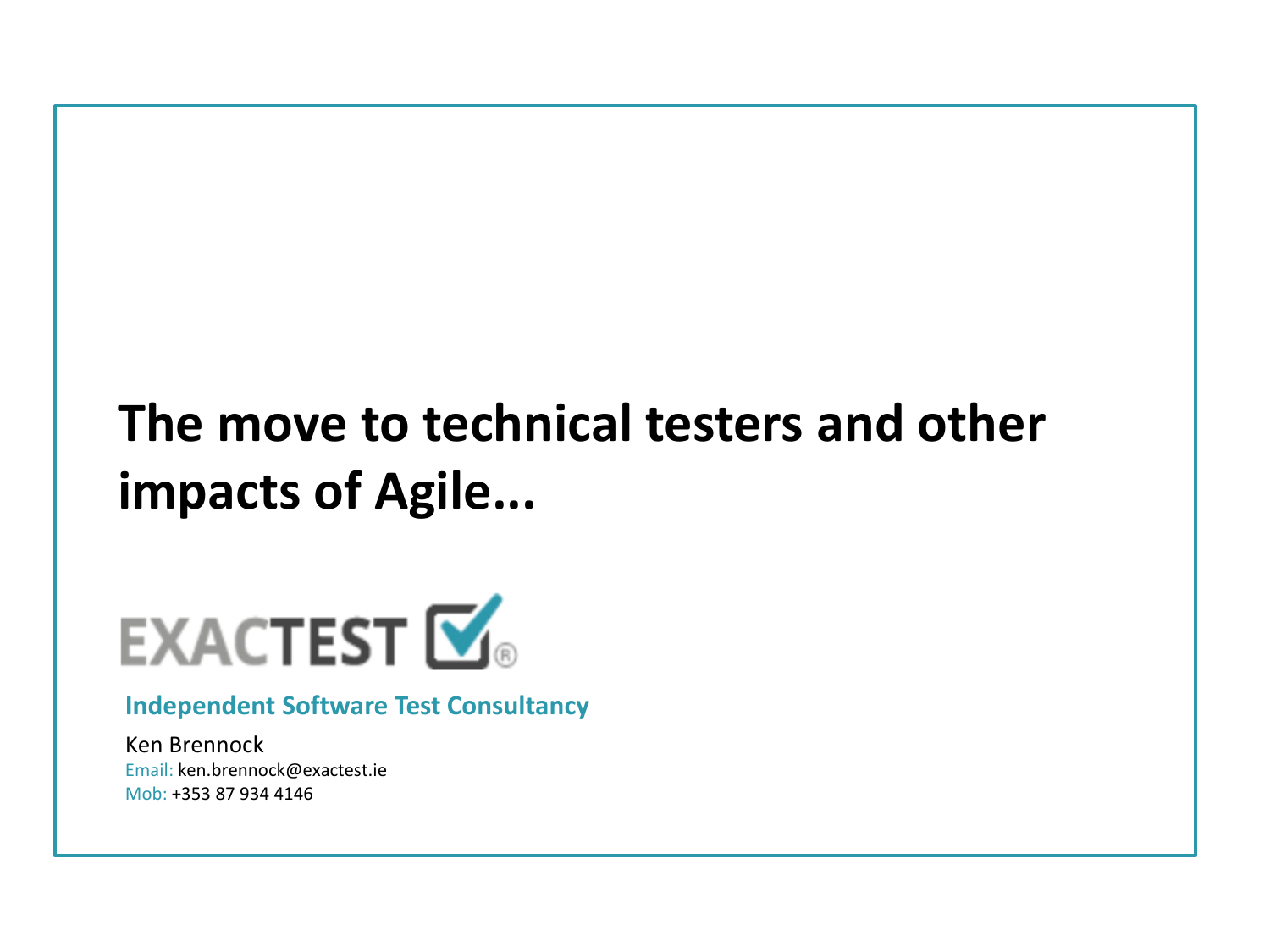### **Introduction**



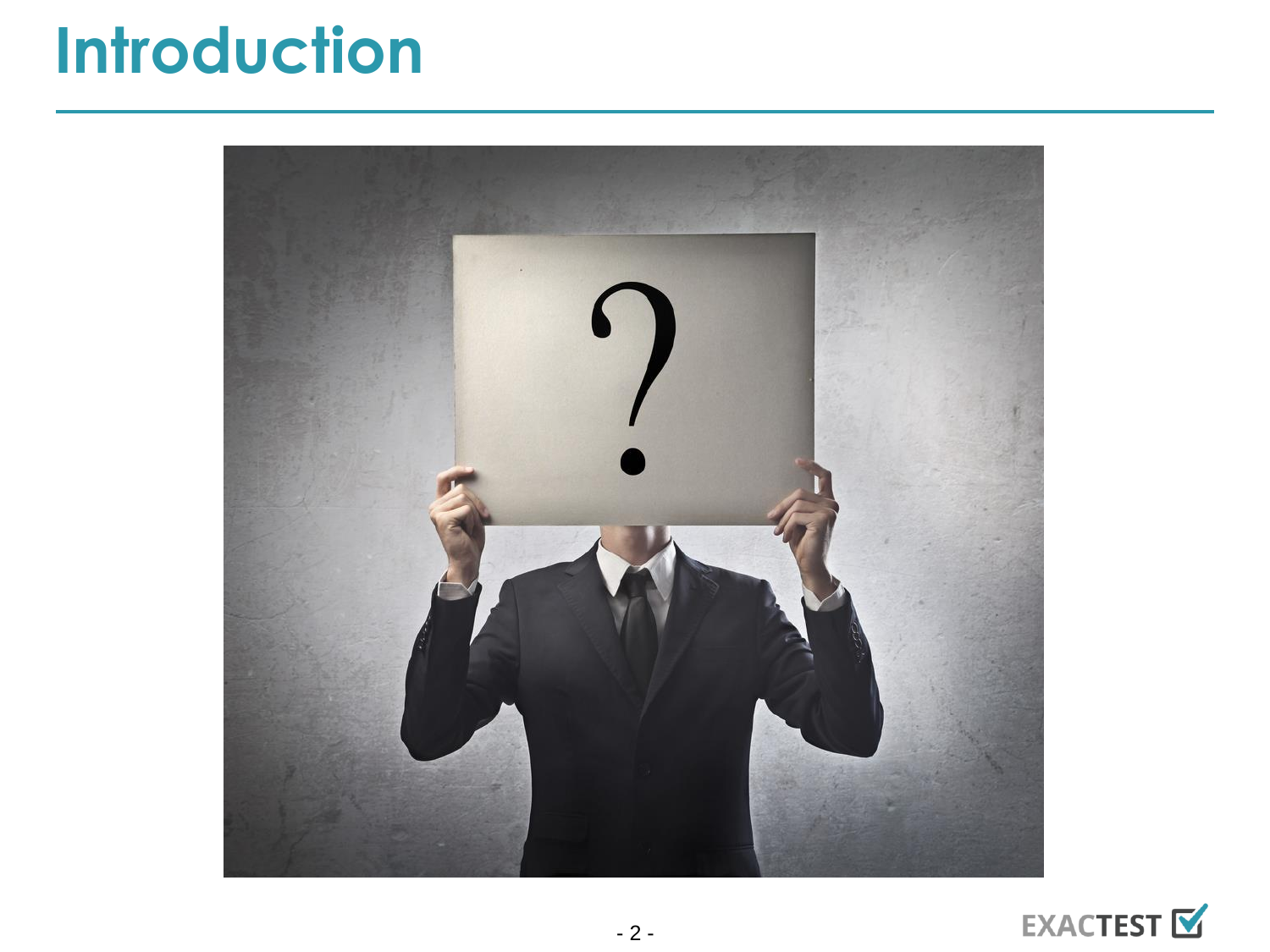#### **Abstract**

Organisations are moving to shorter release cycles which are made up of iterative and incremental development/testing cycles. This is not a new approach it has been tried and tested for more than 10 years. However, as this approach matures it is creating many challenges for teams, not least testers.

Part of this challenge has meant that organisations are looking to change the role and skills of testers. In particular to make testers more technical and looking for automation to replace manual testing. However, this attitude towards testers appears to be split between large traditional organisation and small, nimble organisation.

This presentation will look at these trends and compare those against a traditional approach and highlight and discuss the impact on testers. Focusing in particular on the following;

- Automation/technical skills versus business skills
- Speed of delivery
- Communications
- And finally the role of testers

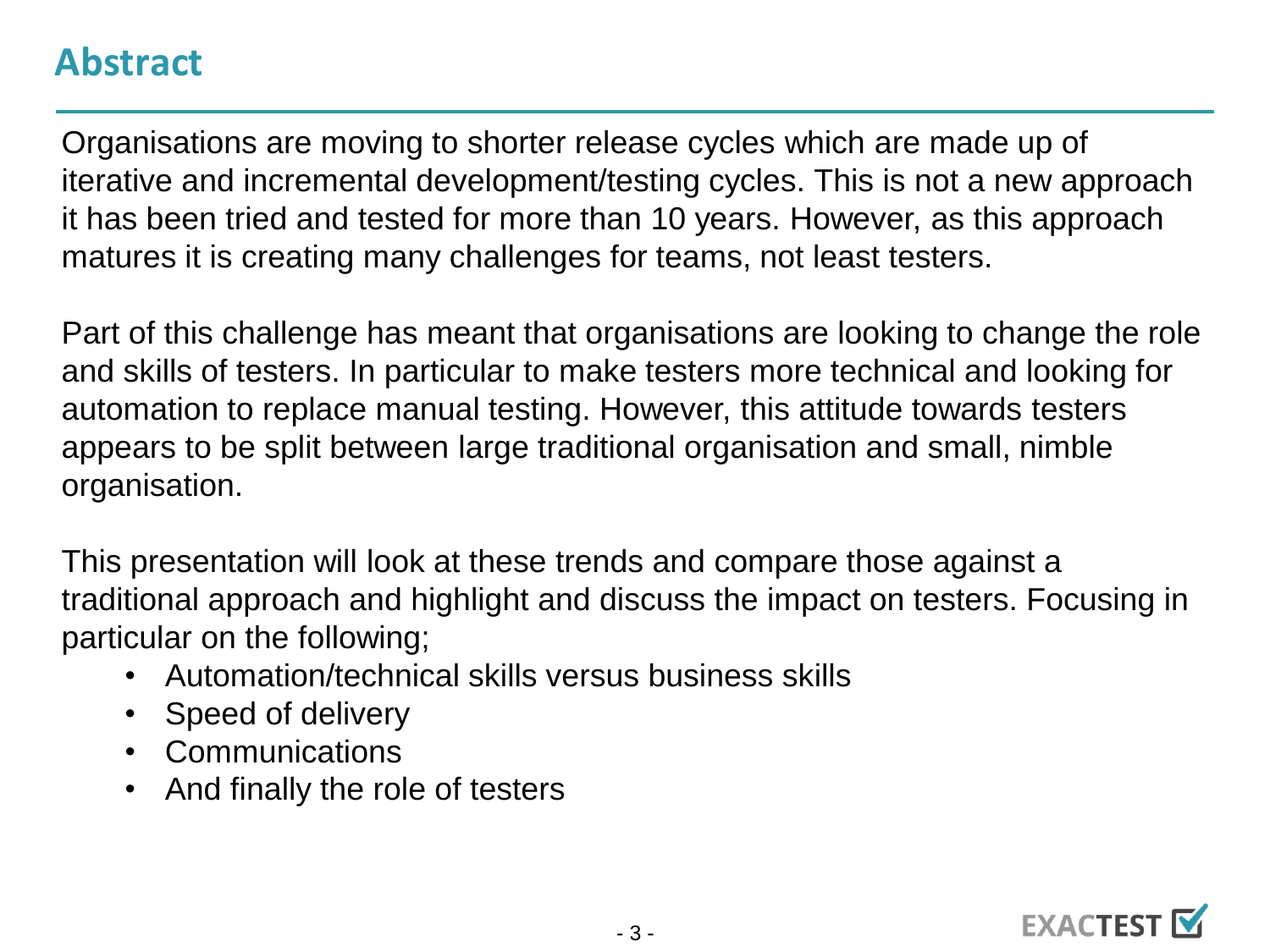### **Some Stats...**

8

Other'

Automotive, Hospitality, and Non-Profit



\* 11<sup>th</sup> Annual State of Agile Report - VERSIONONE http://stateofagile.versionone.com/

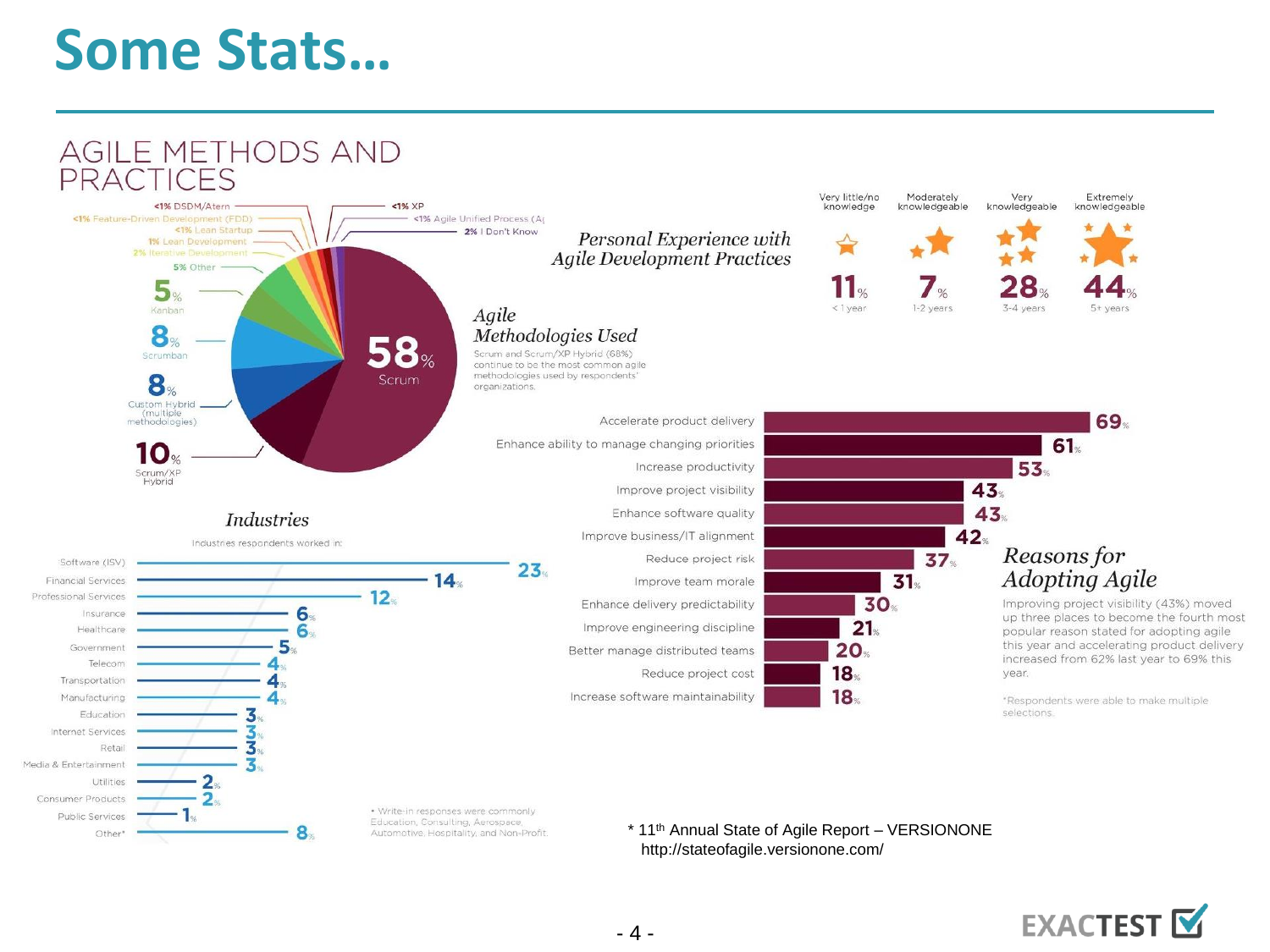### **Automation/Technical versus Business Skills**

### • **Traditionally**

- Getting the users to sign off in UAT
- Testers needed to know business process
- Regression focus of next release

#### • **In the move to Agile**

- Users testing during sprints (acceptance testing)
- Testers the advocate of quality in the team?
- Regression impacting sprints/iterations



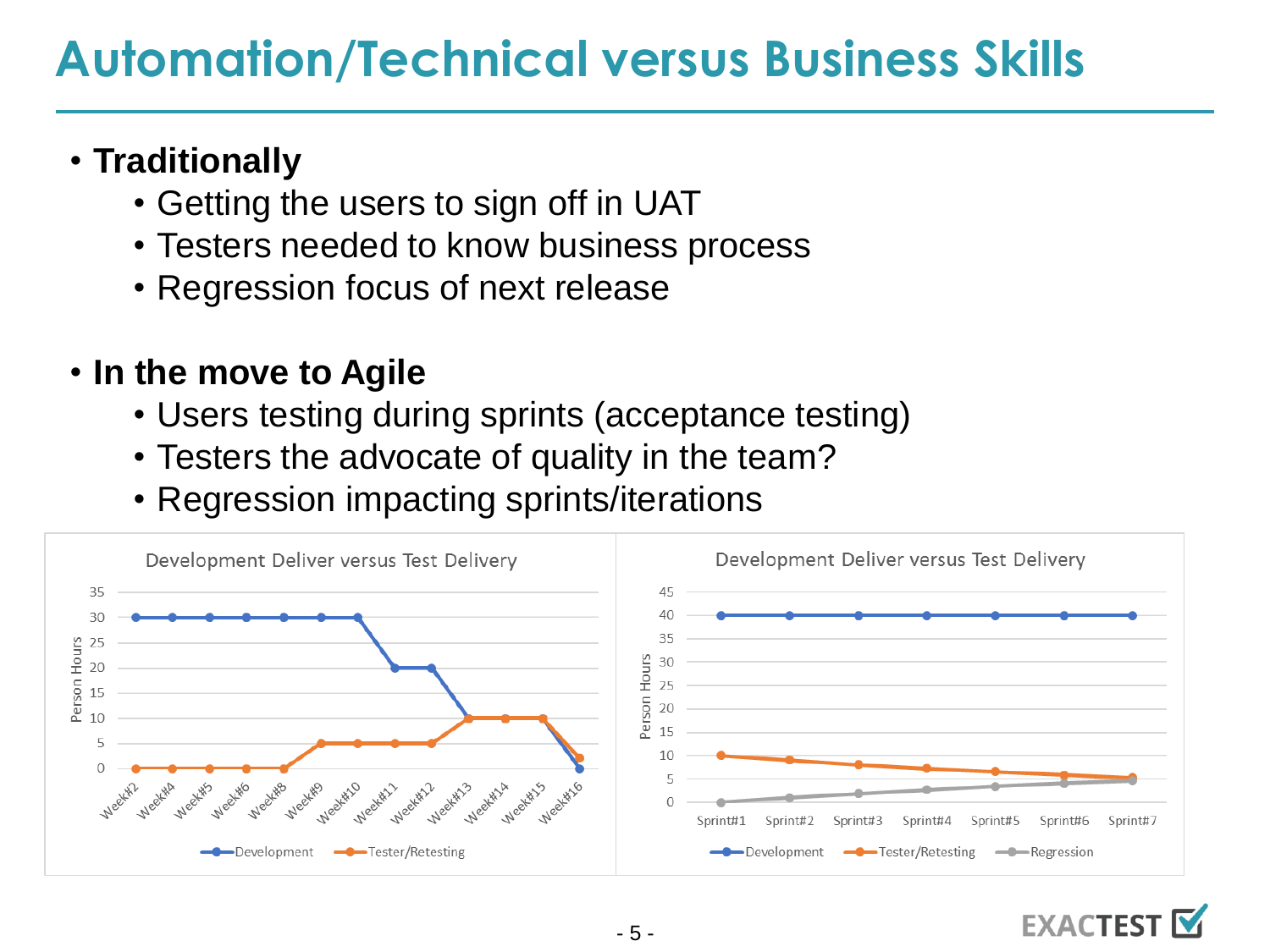## **Speed of Delivery**

#### • **Traditionally**

- Well documented, reviewed and then signed off
- Don't start until one phase is complete
- Tester thought of all that could go wrong
- Months before product went into production

#### • **In the move to Agile**

- Planning done at the sprint level (less use of release strategy)
- Techniques and approach developed at sprint level
- New requirements to be tested every day
- Environment changing daily



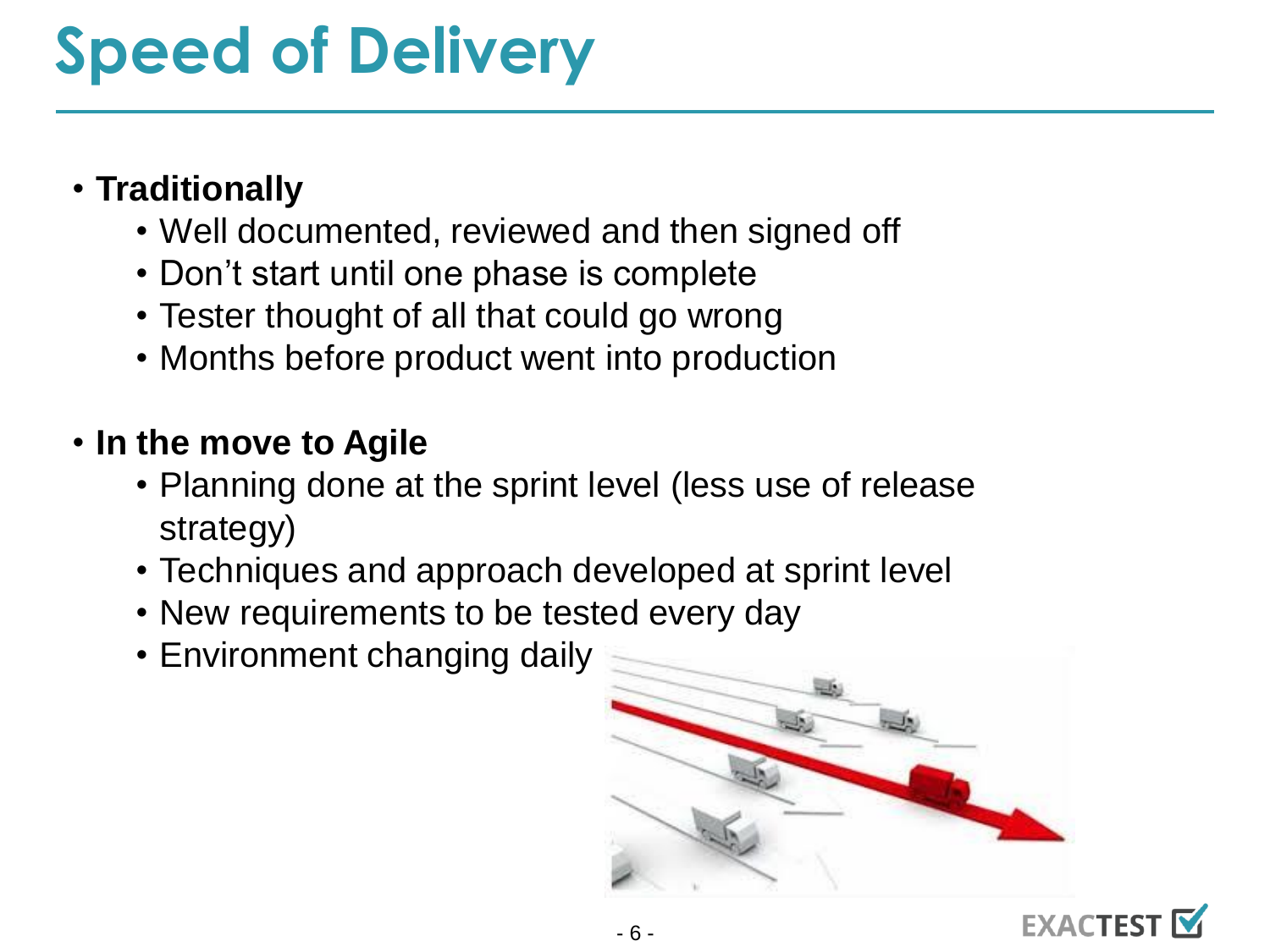## **Communications**

#### • **Traditionally**

- Documents Strategies, Test Cases, Execution Reports, Metrics Reports etc. etc.
- Working through the test manager or test analyst
- End of test cycle reports

#### • **In the move to Agile**

- Stand-ups talking to the rest of the team
- Contact with the users
- Voice an opinion can't hide behind the metrics



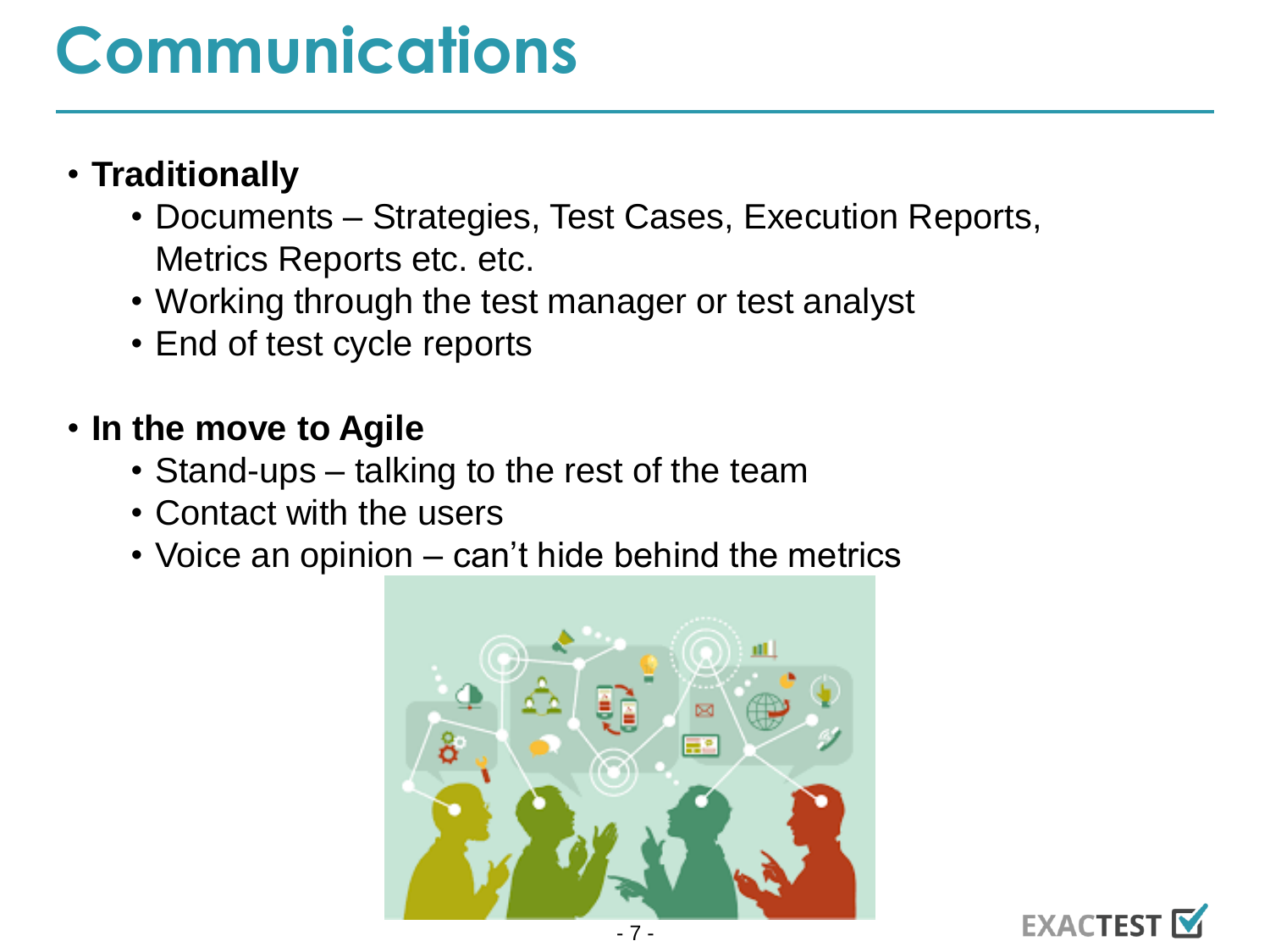## **Role of Testers**

#### • **Yes – the role of testers is changing**

- Technical skills will be very important
- Business skills will be important but only to certain business domains
- Testers need to be come flexible and masters of the fit for purpose approach
- They are expected to support the release into production every two weeks
- Testers will have to decide in a sprint the most appropriate test approach taking on the role of test manager or test analysist
- Testers are expected to communicate effectively with many more people around the team – can't hide behind the test manager

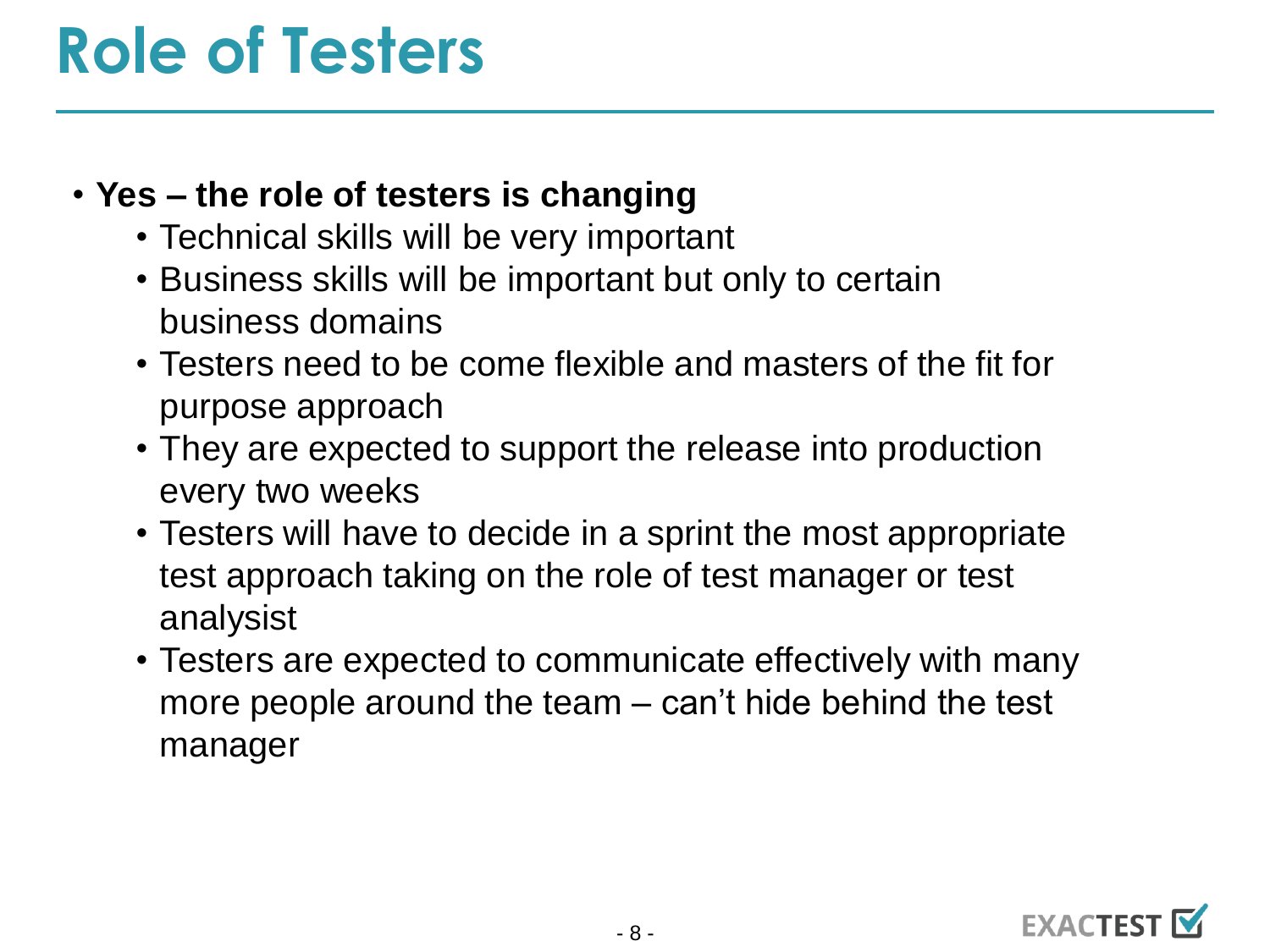### **Questions**